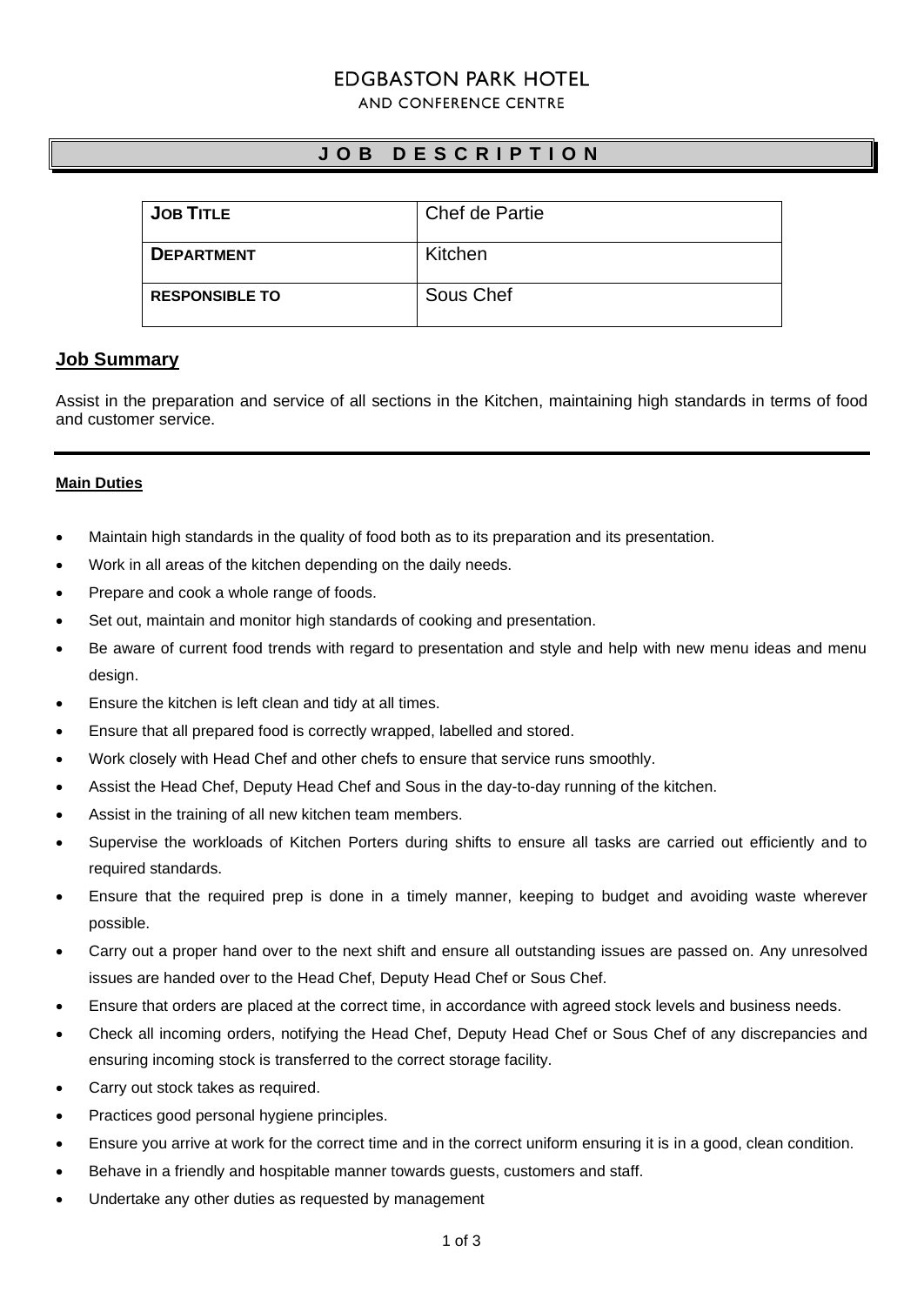## **General Requirements**

- Build and maintain effective working relationships across the Hotel.
- Present a professional image of the Hotel to guests.
- Respond professionally and pro-actively to any guest queries.
- Actively support and demonstrate the Hotel culture and values.
- Adhere to all Hotel policies, procedures and processes.
- Comply with statutory requirements regarding the workplace such as employment law, health and safety, hygiene, fire prevention, GDPR etc.
- Act with integrity and in the interests of the Hotel at all times.